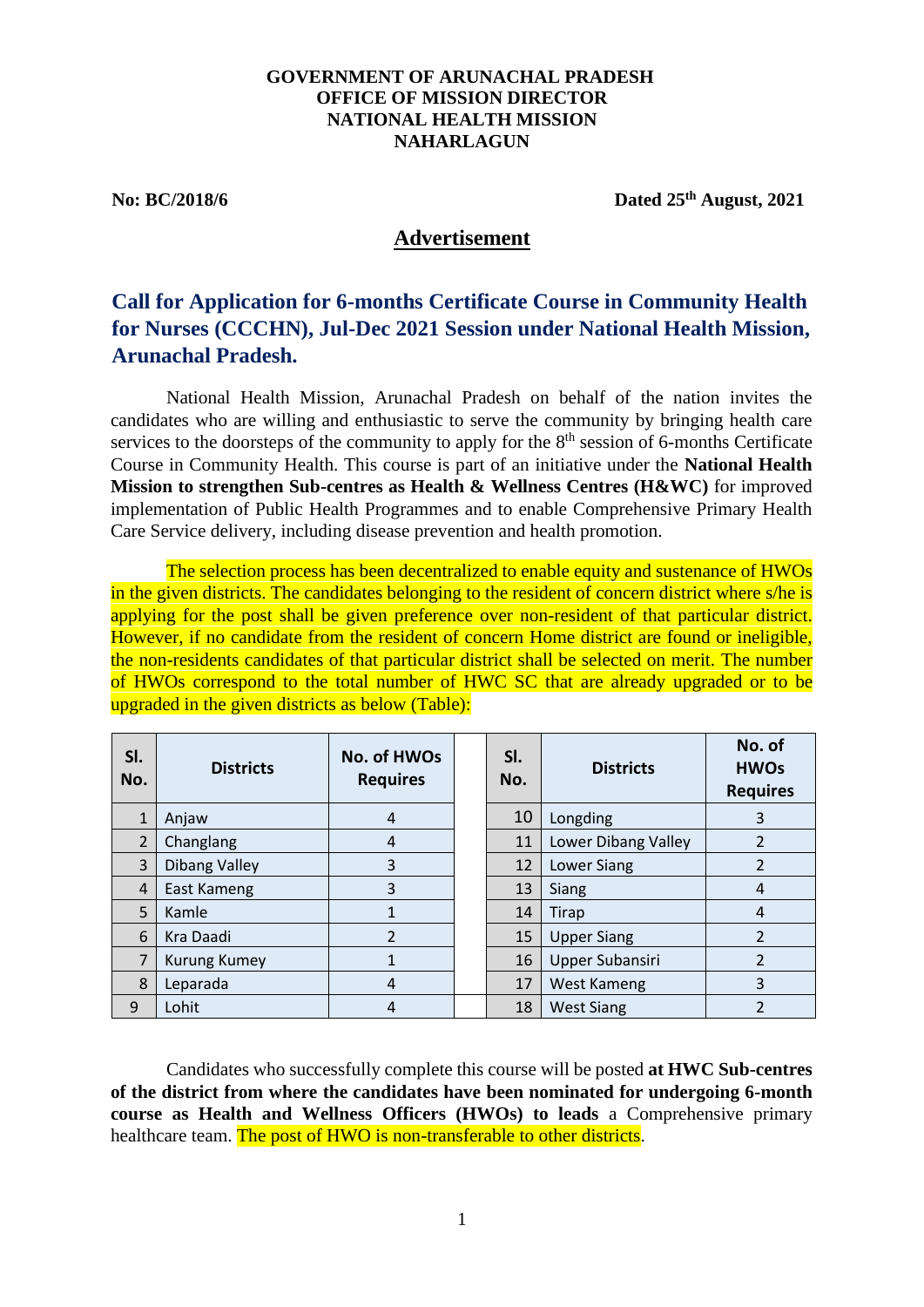The program will be implemented through the Indira Gandhi National Open University (IGNOU).

The eligibility criteria for applying for the program are as follows:

# **Essential Criteria**

- 1. General Nursing and Midwifery /Bachelor of Science in Nursing registered at Arunachal Pradesh Nursing Council (APNC), Naharlagun, or who have applied for registration at APNC following clearing of licentiate examination conducted by APNC. However, the candidates have to produce the relevant document along with application. Such candidates have to submit APNC registration no. within six months.
- 2. Less than 35 years of age; however, less than 40 years for the SCs and STs.

# **Desirable Criteria**

- 1. Work experience in the Public Health System, preferably at the Primary Health Centre level
- 2. 2 (two) years of relevant work experience in the health sector

## **Terms and Conditions**

- 1. The course is open to **ALL EXCEPT** Regular Nursing Officers under Department of Health and Family Welfare, Govt. of Arunachal Pradesh.
- 2. Arunachal Pradesh National Health Mission shall provide support for boarding and lodging allowance; IGNOU fees; transport for practicum, and other training related costs.
- 3. After successful completion of the course, the successful candidates will be posted at the identified Sub-Centres / Health & Wellness Centres as Health and Wellness Officers with fixed emolument of Rs 25,000 per month and additional performancebased incentives up to Rs 15,000 per month.
- 4. Posting of HWO at Health and Wellness Centre- Subcentre level shall be on Merit basis and non- transferable.
- 5. All application will be subjected to a screening process and shortlisted candidates will have to undergo a **written examination conducted by respective districts**. Place and timing of the examination will be intimated with the screened list of the candidates.
- 6. Please note that **31st June 2021** shall be taken as reference date for computing experience, age, qualification etc.
- 7. The candidates shall sign a **Surety BOND** for serving as HWO in HWC Sub Centre for a minimum period of 3 (three) years after successful completion of the course or if otherwise, the expenses incurred by her in connection with the programme shall be recovered by NHM.

Eligible candidates may submit their application (as per annexure) to the respective **District Medical Officer of the district as indicated in the table at page 1**. Or send by Indian post to the District Medical Officer as above and should reach on or before **6 th September**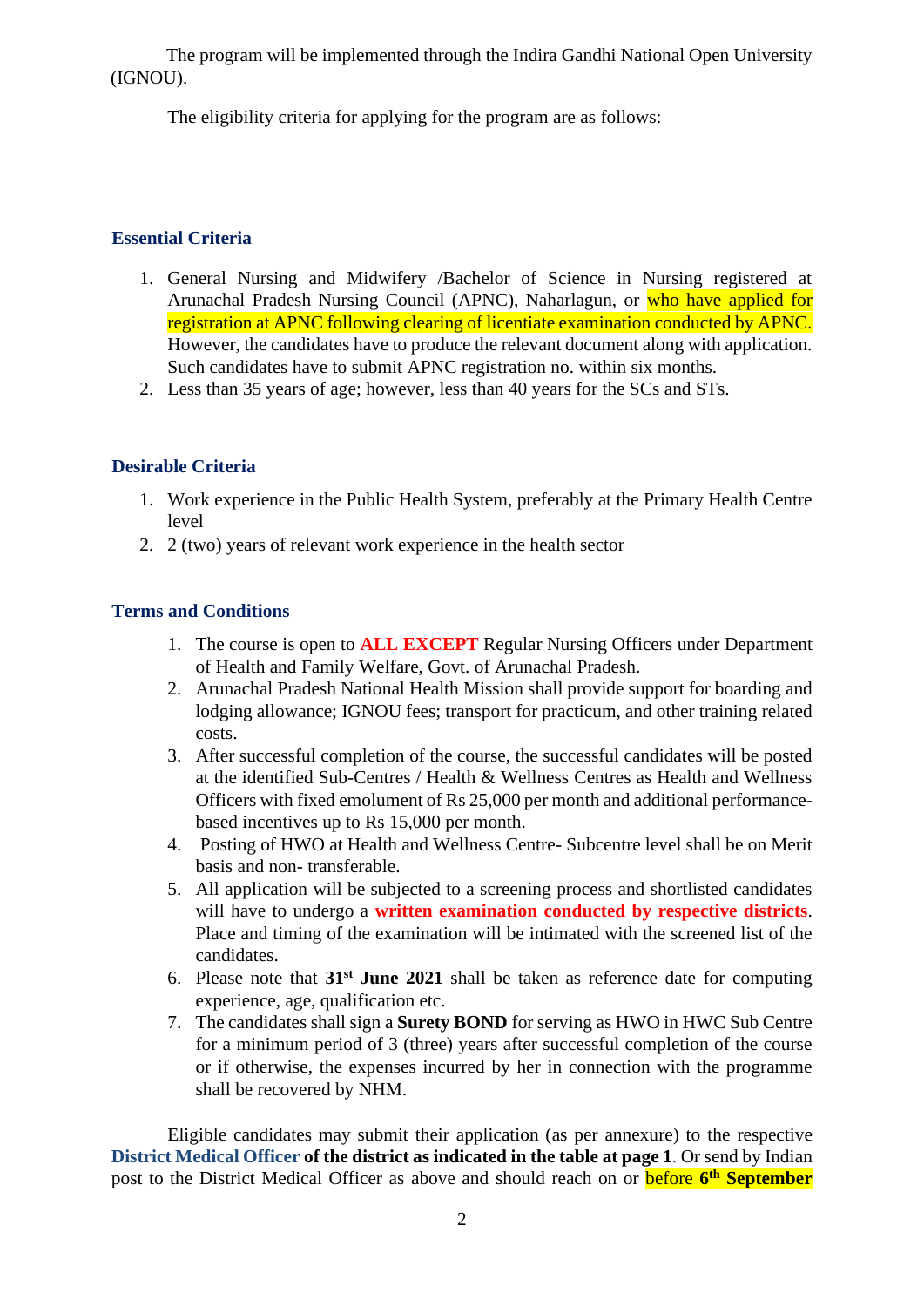**2021**, mentioning clearly *"application for 6- months Certificate Course in Community Health for Nurses"* on the centre top of the envelope.

Documents to be submitted include

- (a) Duly filled Application form
- (b) 2 Passport size recent photos
- (c) Curriculum Vitae
- (d) Copies of Qualification, AP Nursing Council Registration and Experience certificates.

# **Schedules of Activities Planned for Enrolment of Candidates for Certificate Course in Community Health for Nurses- Jul-Dec 2021**

| <b>SL No</b>   | <b>Activities</b>                                                                                                                                                                  | <b>Timeline</b>                               |  |
|----------------|------------------------------------------------------------------------------------------------------------------------------------------------------------------------------------|-----------------------------------------------|--|
| $\mathbf{1}$   | Issue of advertisement for selection                                                                                                                                               | $25th$ August 2021                            |  |
| $\overline{2}$ | Last date of Receipt of application                                                                                                                                                | 6 <sup>th</sup> September 2021                |  |
| 3              | Scrutiny of applications<br>shortlisting<br>and<br>candidates for selection                                                                                                        | 7 <sup>th</sup> September 2021                |  |
| $\overline{4}$ | Issue of admit card/roll no. for<br>written<br>test/selection procedure                                                                                                            | 7 <sup>th</sup> September 2021                |  |
| 5              | Conduction of written test/selection procedure                                                                                                                                     | 11 <sup>th</sup> September 2021               |  |
| 6              | Evaluation of performance of candidates in<br>written test/selection procedure and prepare<br>results                                                                              | $11th - 12th$ September<br>2021               |  |
| $\overline{7}$ | Finalization of selected list of the candidates<br>based on written test/selection procedure and<br>other criteria/ Surety bonds<br>signed<br>by<br>candidates accepting the offer | $13th - 15th$ September<br>2021               |  |
| 8              | Issue offer letter to selected list of candidates                                                                                                                                  |                                               |  |
| 10             | Drawing of final list of selected candidates who<br>accepted the offer and signed the surety bond<br>and orientation session                                                       | $16^{\text{th}}$ - $18^{\text{th}}$ September |  |
| 11             | Collection/Online<br>Filling of<br>admission<br>application form for sponsoring the selected<br>candidates                                                                         | 2021                                          |  |
| 12             | Administrative and financial<br>approval for<br>sponsoring the selected candidates                                                                                                 |                                               |  |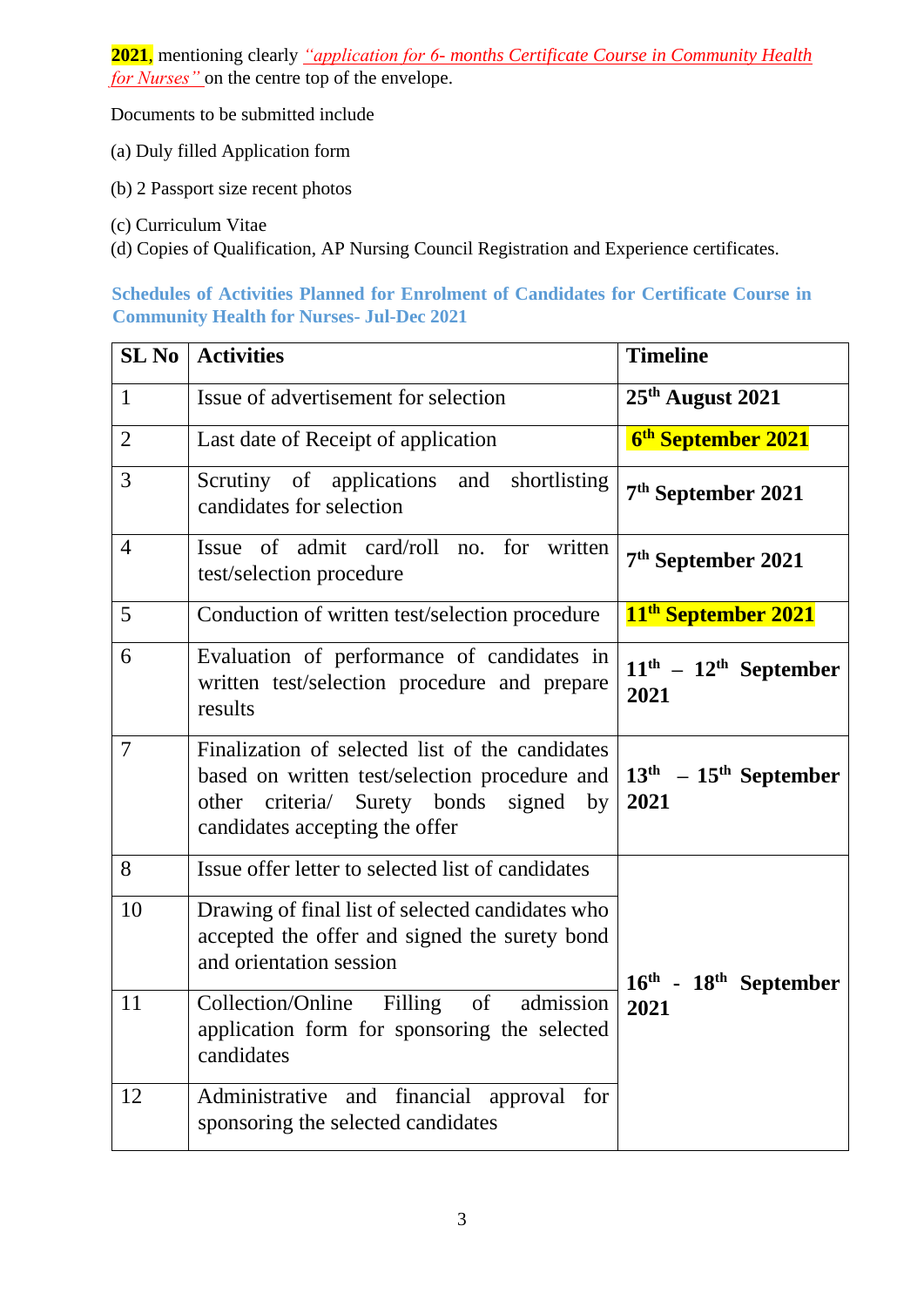| 13 | Preparation of DD (s) for payment fee or<br>process online payment of fee to Regional<br>Director(s) of IGNOU                     | $20th$ September 2021 |  |
|----|-----------------------------------------------------------------------------------------------------------------------------------|-----------------------|--|
| 14 | Submission of Candidate admission application<br>forms along with nomination letter to Regional<br>Director(s) of IGNOU           |                       |  |
| 15 | Commencement of Certificate Course<br>1n<br>Community Health for Nurses for newly $20^{th}$ September 2021<br>selected candidates |                       |  |

**Note:** 

- **1. LAST date of application submission is 6 th September 2021**
- **2. Date of written examination is Saturday, the 11th September, 2021**

 **Sd/-**

# **(P. Parthiban), IAS Secretary Health & FW Govt. of Arunachal Pradesh**

 **\*\*\*\*\*\*\*\*\*\*\*\***